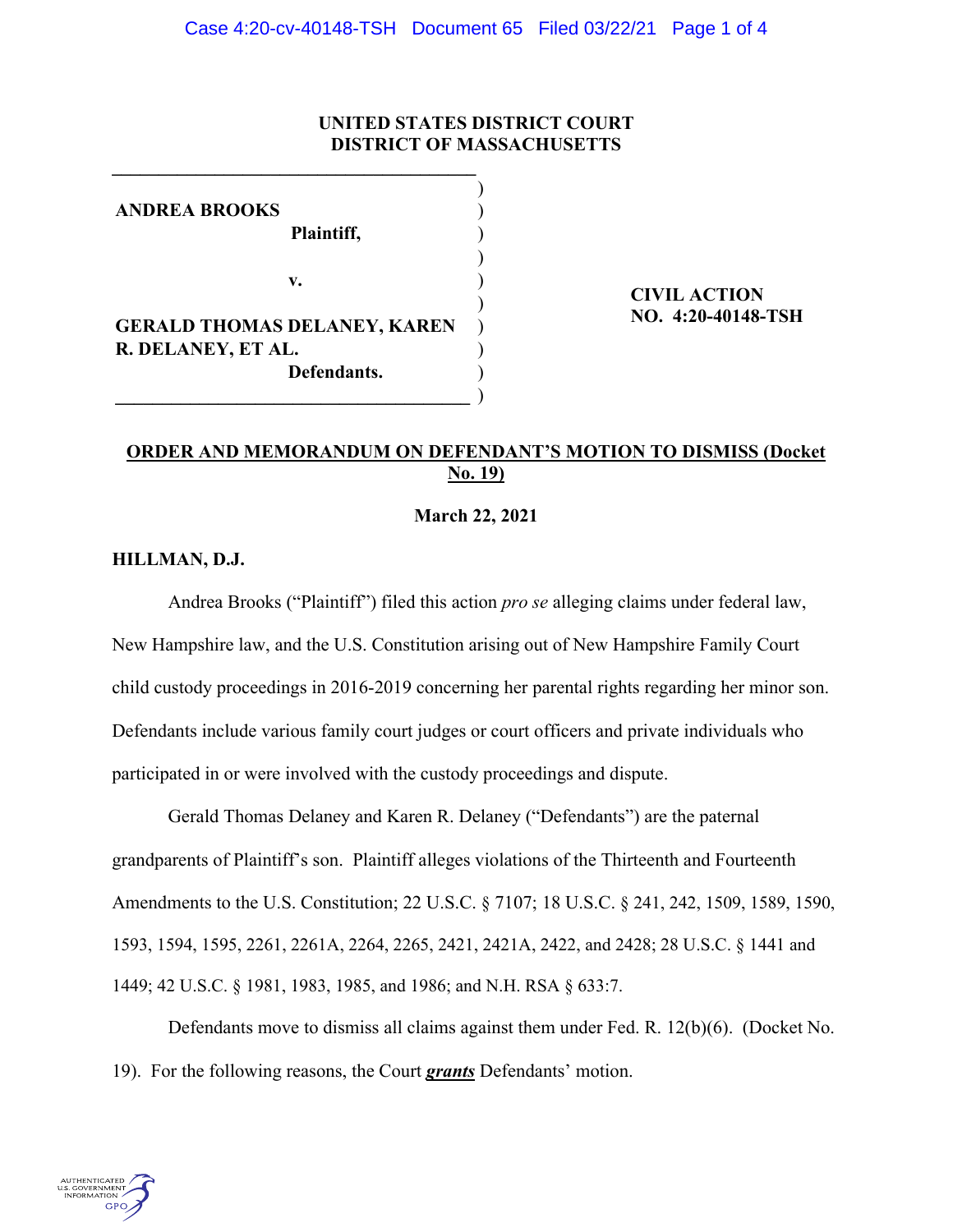#### **Legal Standard**

In evaluating a Rule  $12(b)(6)$  motion to dismiss, the court must accept all factual allegations in the complaint as true and draw all reasonable inferences in the plaintiff's favor. *Langadinos v. American Airlines, Inc*., 199 F.3d 68, 69 (1st Cir. 2000). To survive the motion, the complaint must allege "a plausible entitlement to relief." *Bell Atl. Corp. v. Twombly*, 550 U.S. 544, 559 (2007). "[A] plaintiff's obligation to provide the 'grounds' of his 'entitle[ment] to relief' requires more than labels and conclusions, and a formulaic recitation of the elements of a cause of action will not do." *Id.* at 555. "The relevant inquiry focuses on the reasonableness of the inference of liability that the plaintiff is asking the court to draw from the facts alleged in the complaint." *Ocasio-Hernandez v. Fortuno-Burset*, 640 F.3d 1, 13 (1st Cir. 2011). "[W]here the well-pleaded facts do not permit the court to infer more than the mere possibility of misconduct, the complaint has alleged—but it has not 'show[n]'—that the pleader is entitled to relief." *Ashcroft v. Iqbal*, 556 U.S. 662, 679 (2009) (quoting Fed. R. Civ. P. 8(a)(2)).

Because Plaintiff appears *pro se*, the Court construes her pleadings more favorably than it would those drafted by an attorney. *See Erickson v. Pardus*, 551 U.S. 89, 94 (2007). Nevertheless, Plaintiff must comply with procedural and substantive law. *See Ahmed v. Rosenblatt*, 118 F.3d 886, 890 (1st Cir. 1997).

### **Discussion**

It is impossible to say which of the 30 statutes listed as the Court's basis for jurisdiction—including 23 federal and state sex trafficking or civil rights laws, and the Thirteenth and Fourteenth Amendments—Plaintiff is asserting against Defendants. (*See* Comp. at 3-5, Docket No. 1).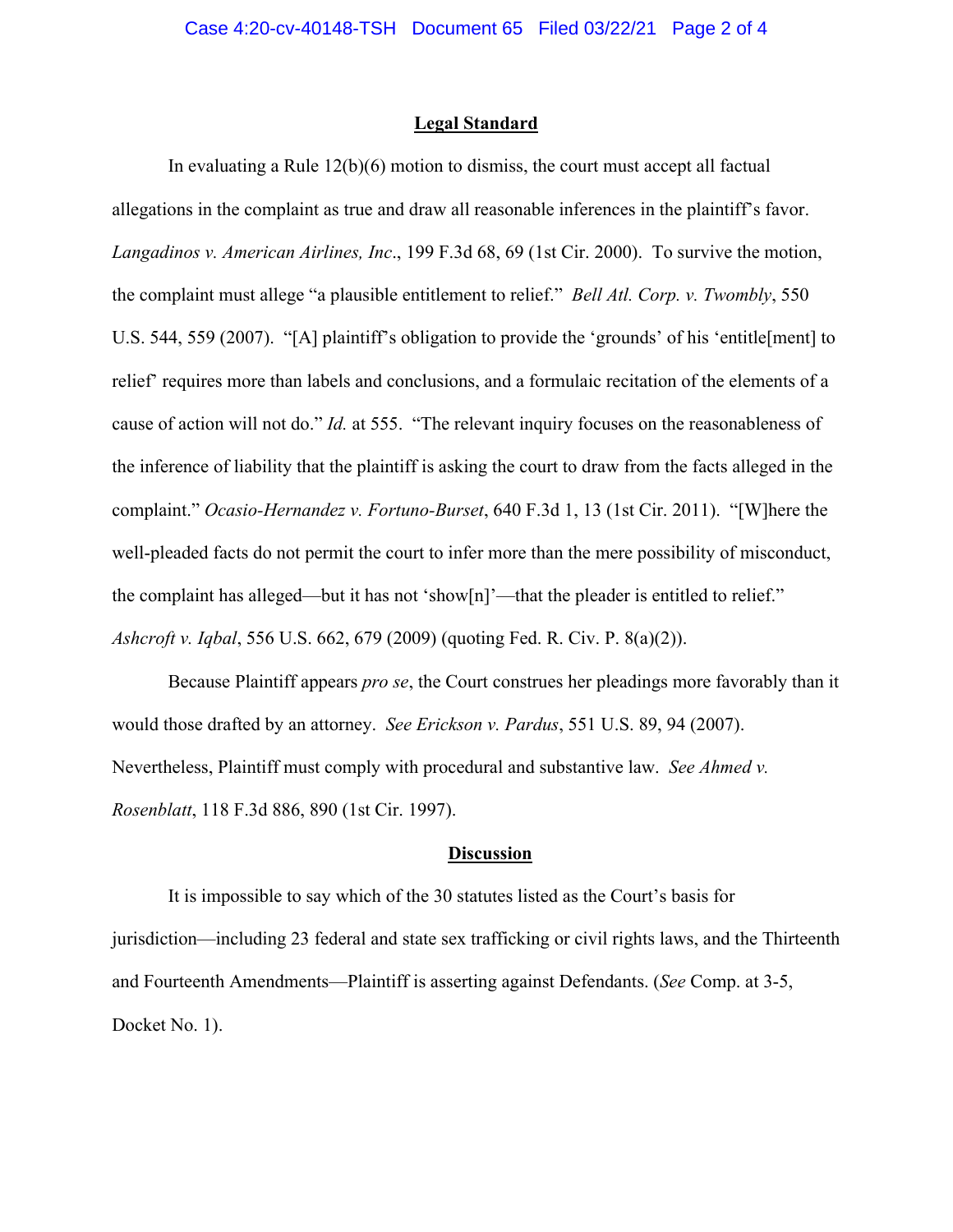### Case 4:20-cv-40148-TSH Document 65 Filed 03/22/21 Page 3 of 4

Plaintiff's broader legal theory in this case is that members of the D'Errico family (including Defendants), their attorney, and various judges and judicial officers of the New Hampshire Family Court committed human trafficking by participating in legal proceedings, making judicial recommendations, or issuing child support orders requiring Plaintiff to pay child support when they were aware her only source of income was sex work, and that their actions violated dozens of laws and constitutional rights against trafficking, involuntary servitude, and the right to due process. However, Plaintiff's allegations about Defendants' role in the alleged conspiracy to force her to perform sex work and to deprive her of her parental rights are threadbare.

In the span of her dense nineteen-page Complaint, Plaintiff has next to nothing to say about the Defendants' conduct in the scheme. She offers a bare allegation that in 2017 they "conspired with William D'Errico Jr and Lisa D'Errico to . . . violate my parental rights and force me into sexual slavery," without explaining how. (¶¶ 34, 47). She does not allege that Defendants appeared in the custody proceedings at the center of her suit or ever demanded money from her, as she alleges the D'Erricos have done. In fact, the only affirmative act Plaintiff alleges that Defendants took to further the conspiracies against her was paying the legal fees of the D'Errico's New Hampshire family court attorney. (¶ 47). Without more, she has failed to state a plausible entitlement to relief based on any of the statutes listed in the Complaint or the Thirteen or Fourteenth Amendments.

Plaintiff also alleges that Defendants "were willing conspirators in intentionally inflicting emotional distress on my son and me" on September 5, 2019, a day on which it appears from the Complaint that at least Plaintiff, her son, and co-Defendant William D'Errico were present at the New Hampshire Family Court for legal proceedings. (¶ 48). What the Defendants' involvement